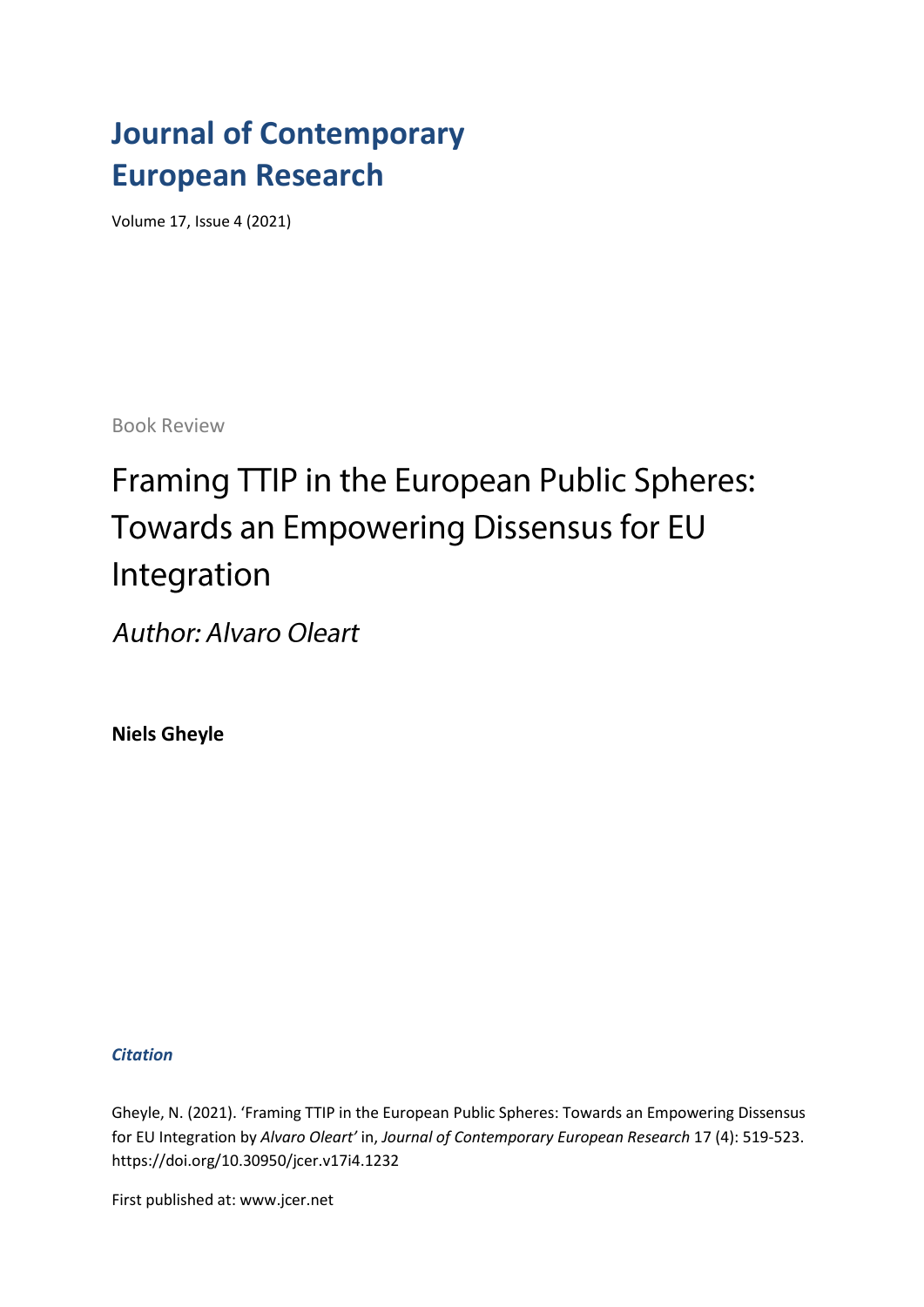## Abstract

Oleart offers a theoretically innovative contribution to the Europeanization and politicization literatures by introducing the 'empowering dissensus': an agonistic type of public conflict that legitimizes the EU as a playing field, connects politics with policy, and charts a path towards increasing the accountability and legitimacy of the EU. By applying this concept to the public debate on the Transatlantic Trade and Investment Partnership (TTIP), Oleart shows that concerted civil society action can radically transform the nature of public conflict on European issues.

## Key Words

Europeanization; Public spheres; Politicization; EU Trade Policy; TTIP; Framing analysis; Agonism; Social movements.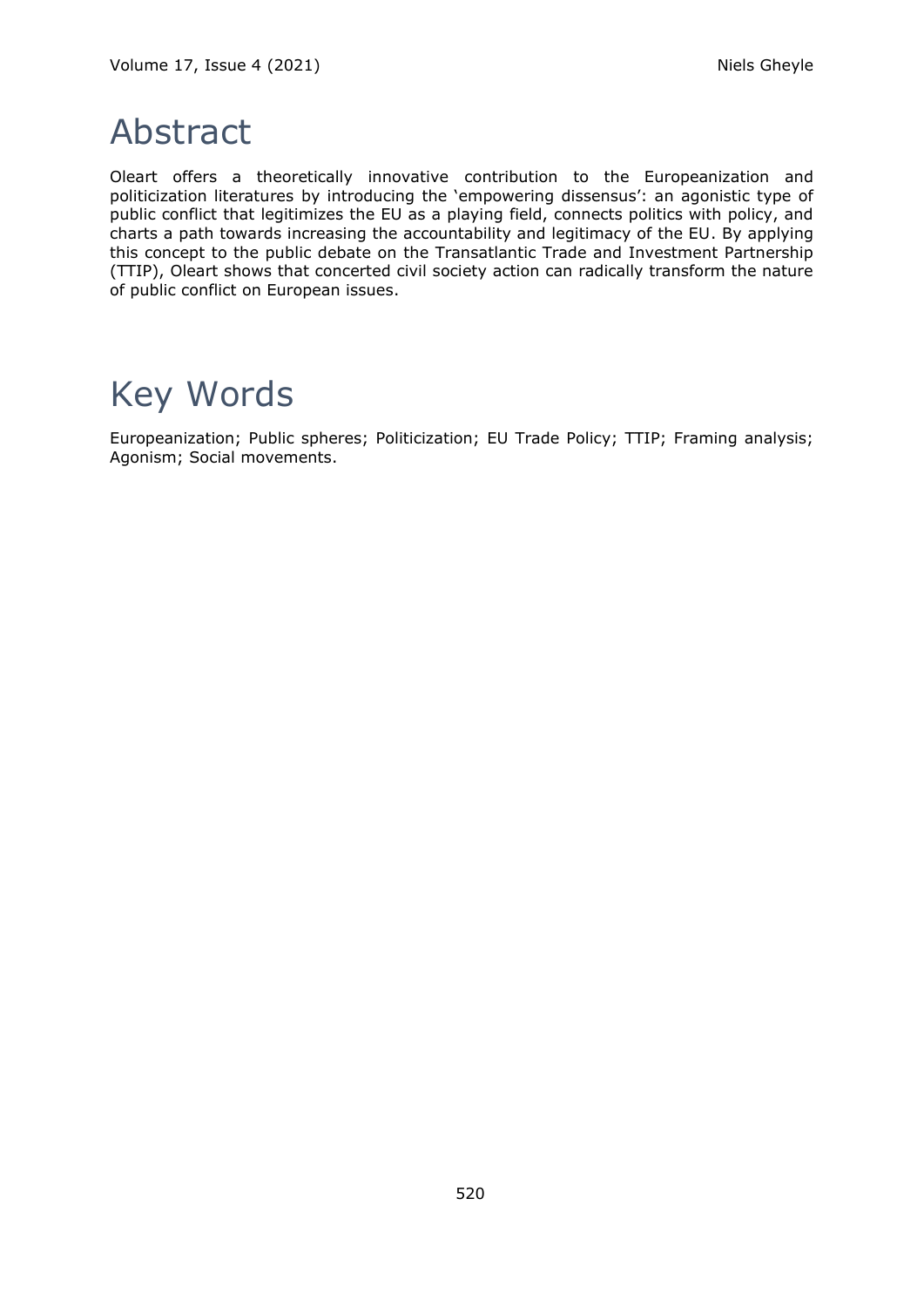Since the Maastricht Treaty and the associated growing concerns about the democratic deficit of the European Union, there has been an ongoing debate about the desirability of the politicization of European integration. Some authors have argued that the EU would not benefit from visible political conflict (Moravcsik, 2002), while others advocated sweeping institutional reforms so that traditional government-opposition dynamics take place as soon as possible (Follesdal and Hix, 2006) Yet in the past 10 years, growing evidence on the concrete manifestations of politicization has caused many academics to reevaluate and seriously doubt the positive effects of politicization for integration. This is not because they think politicization unnecessary, but because of the dominant form political conflict over the EU ostensibly takes. In line with Hooghe & Marks' seminal piece on a post-functional theory for European integration (2009), empirical analyses of highly controversial public debates confirm their initial hypothesis that political conflict over European integration is structured primarily along an integration–demarcation cleavage that pits cosmopolitan Europeans against nationalist anti-Europeans (Hutter, Grande and Kriesi, 2016). Bundled together with issues such as immigration and driven by populist radical right parties, Hooghe and Marks claim that executive elites now have incentives to slow integration. Meaning, in other words, politicization acts as a 'constraining dissensus'.

In *'Framing TTIP in the European Public Spheres: Towards an Empowering Dissensus for EU Integration*', Alvaro Oleart builds a powerful counterweight to this argument by claiming that politicization can be considered 'empowering' rather than 'constraining' for European integration. To show how this is possible, Oleart skillfully bridges the literature on EU politicization, the Europeanization of public spheres, and democratic theory. In Chapter 2 Oleart offers an impressive theoretical review that begins by outlining the traditional argument that beyond-national authorities need an accompanying public sphere to act as a communicative counterweight to administrative power. However, building on the democratic theory of Chantal Mouffe, Oleart criticizes this mainstream view for being too focused on rational deliberation geared towards consensus à la Jürgen Habermas. In line with Mouffe, Oleart stresses that politics is emotional and conflictual, a fight between irreconcilable world views. Our democratic institutions should hence be constructed to let 'agonistic conflict' flourish. From here on, Oleart uses a complementary view, fusing the Habermasian deliberative democratic view and Mouffe's agonistic politics to argue that the public sphere is a place in which conflict takes place and where different counter-hegemonic projects confront each other.

Oleart reviews literature on the Europeanization of public spheres and concludes that two types of Europeanization have been identified. One 'depoliticized' form, which implies some attention for the EU, but which is biased towards executive actors who are free to communicate their own (often technocratic) frames. The other is an 'antagonistically' politicized Europeanization, in line with the 'constraining dissensus' thesis, where the conflict revolves around pro and anti-EU views, it disputes the existence of the EU itself. In reaction to these, Oleart normatively advocates an 'agonistically politicized Europeanization', meaning, a public debate where EU policies (rather than the EU polity) are discussed between groups that recognize each other as equal parts of the same political community, and where the dominant hegemony is being confronted by counter-hegemonic projects focused on alternative values and ideas.

Oleart methodologically innovates by linking this highly theoretical debate to a very concrete framing analysis in Chapter 3. This link rests on a chain of equivalence he puts forward between (i) the type of conflict (ii) polity or policy contestation, and (iii) the type of frame introduced. Hence, antagonistic conflict is equalized with polity contestation, whereby the EU is pitted against nation states, and with a 'sovereignty' frame. On the other hand, agonism is identified where policies of the EU are discursively contested through frames that indicate a counter-hegemonic project. The empirical aim then becomes to evaluate the type of conflict that dominates – antagonistic, agonistic, or depoliticized/technocratic – during a particular conflict by studying dominant media frames.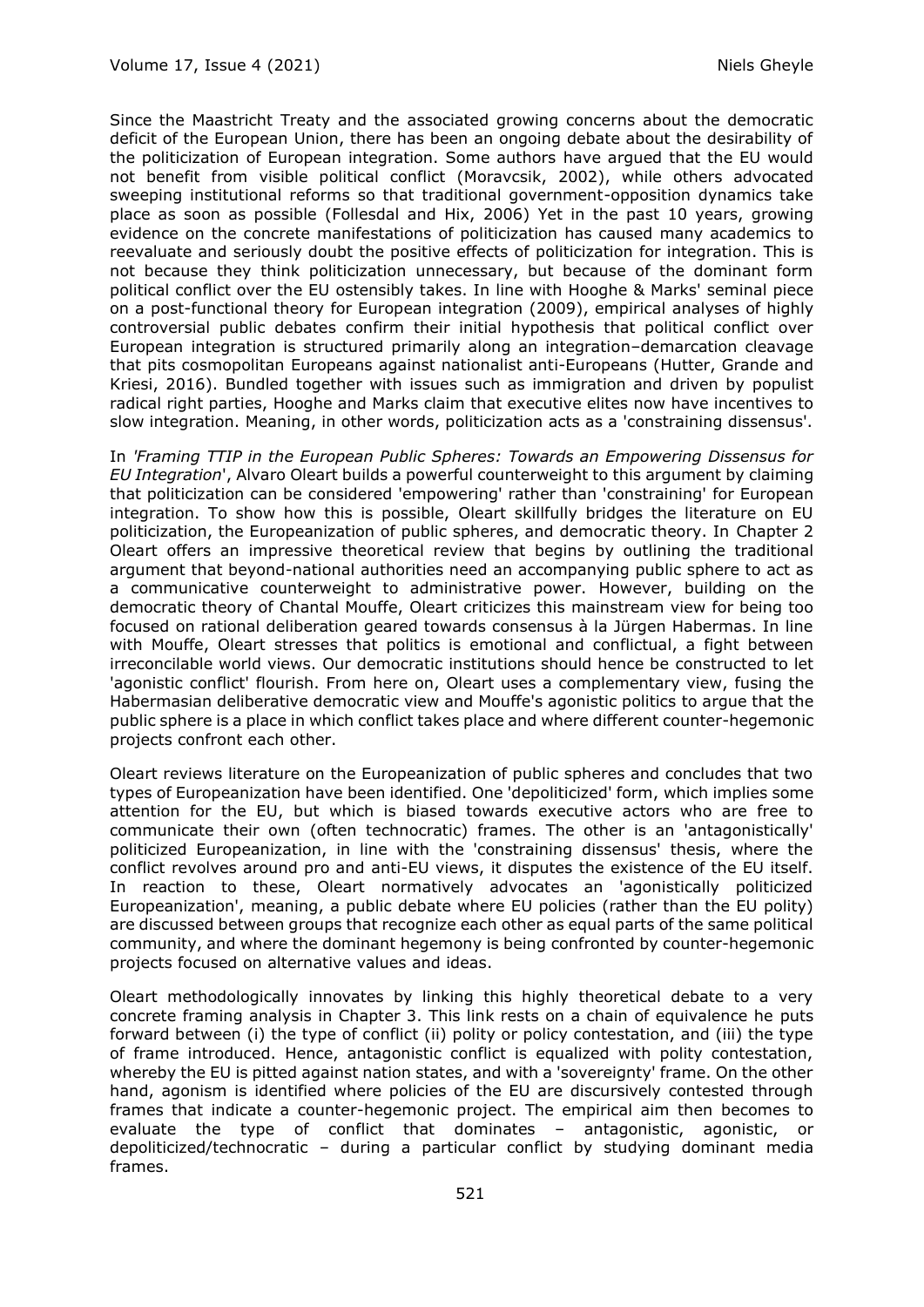To demonstrate, Oleart turns an analytical lens to the Transatlantic Trade and Investment Partnership (TTIP), a derailed trade agreement between the EU and the US that was being negotiated between 2013-16 and which would have been the largest trade deal at the time. From the start of the process, the TTIP negotiations were met with unprecedented (and unexpected) attention, triggered by a wide range of civil society organizations working transnationally and in several Member States. Given the wide array of political and societal actors present during these TTIP debates, applying Oleart's framework, the question becomes whether the dominant framing was antagonistically anti-EU or, counterhegemonically, addressed TTIP as a policy issue.

In this context, the empirical Chapters 4-6 set out to evaluate the dominant type of conflict and framing in domestic (mediatized) public spheres. The scope of empirical data is impressive, it incorporates media framing analysis of three newspapers in three countries with very different relationships to European integration: Spain, France, and the UK. Collecting over 1000 media articles and using a qualitative content analysis to code the types of frames in titles, images and the body of text, these chapters diligently describe the politicized TTIP debate in detail.

Notwithstanding differences between the three sampled countries, the main finding of Oleart's analysis is that the politicization of TTIP led to similar media landscapes. Not only in relation to the ebb and flow of issue salience, but also in terms of the interpretive frames of reference. The same dynamic was evident in all three public spheres: a depoliticized Europeanization in the first 1.5 years of negotiations, followed by a complete shift towards agonistic politicization. In framing terms, the debate shifted from predominantly executive actors framing TTIP as an economic opportunity (in hegemonic neoliberal terms), towards a pluralistic debate where 'corporations vs democracy' was the master frame and point of reference. Interestingly, the debate was always 'nationalized' so that overarching concerns were translated to domestic contexts (e.g., in the UK the master frame was translated to an attack on the NHS), but the broad agonistic frames of reference were similar across borders. In contrast, and equally remarkably, the EU itself was hardly ever questioned, so it was mostly the TTIP project as a policy issue that was under debate.

Chapter 7 reflects on the research findings. Oleart explains the occurrence of the transnational Europeanized TTIP debate mostly in terms of agency and entrepreneurship. A network of 'alter-globalization' activists and organizations worked as a transnational advocacy network which was crucial for the coordination of campaigns that went beyond the 'Brussels bubble' and translated 'EU-speak' into domestic concerns. Oleart also underlines the importance of the relationship between media-savvy activists and journalists by drawing on interviews with journalists responsible for covering TTIP in their newspapers. Politicization, Oleart thus argues, relies to a large degree on the (discursive) actions of political and societal entrepreneurs.

One side note to Oleart's findings relates to his focus on quality newspapers. Public debate in quality newspapers from different countries are arguably much more similar than the difference we can find between quality and tabloid newspapers *within* the same country (Trenz, 2008). Given the existence of an increasingly fractured and layered public sphere, this raises a question as to whether the finding of similarity in these debates is indeed so surprising. It could be the case that the British tabloid press used TTIP as another example of Brussels stripping away British sovereignty, leading to a much more antagonistic conflict in the UK, thereby qualifying our attachment of normatively beneficial consequences to the TTIP debate. That said, this choice to focus on quality newspapers by no means downgrades the added value of Oleart's contribution; on the contrary, it sparks interest in and opens further avenues of possible inquiry about how the EU debate is mediated and presented to mass audiences.

Oleart's book is not only theoretically rich and empirically thorough, it also presents a genuinely hopeful message. Much in line with his object of study – the Alter-Globalization